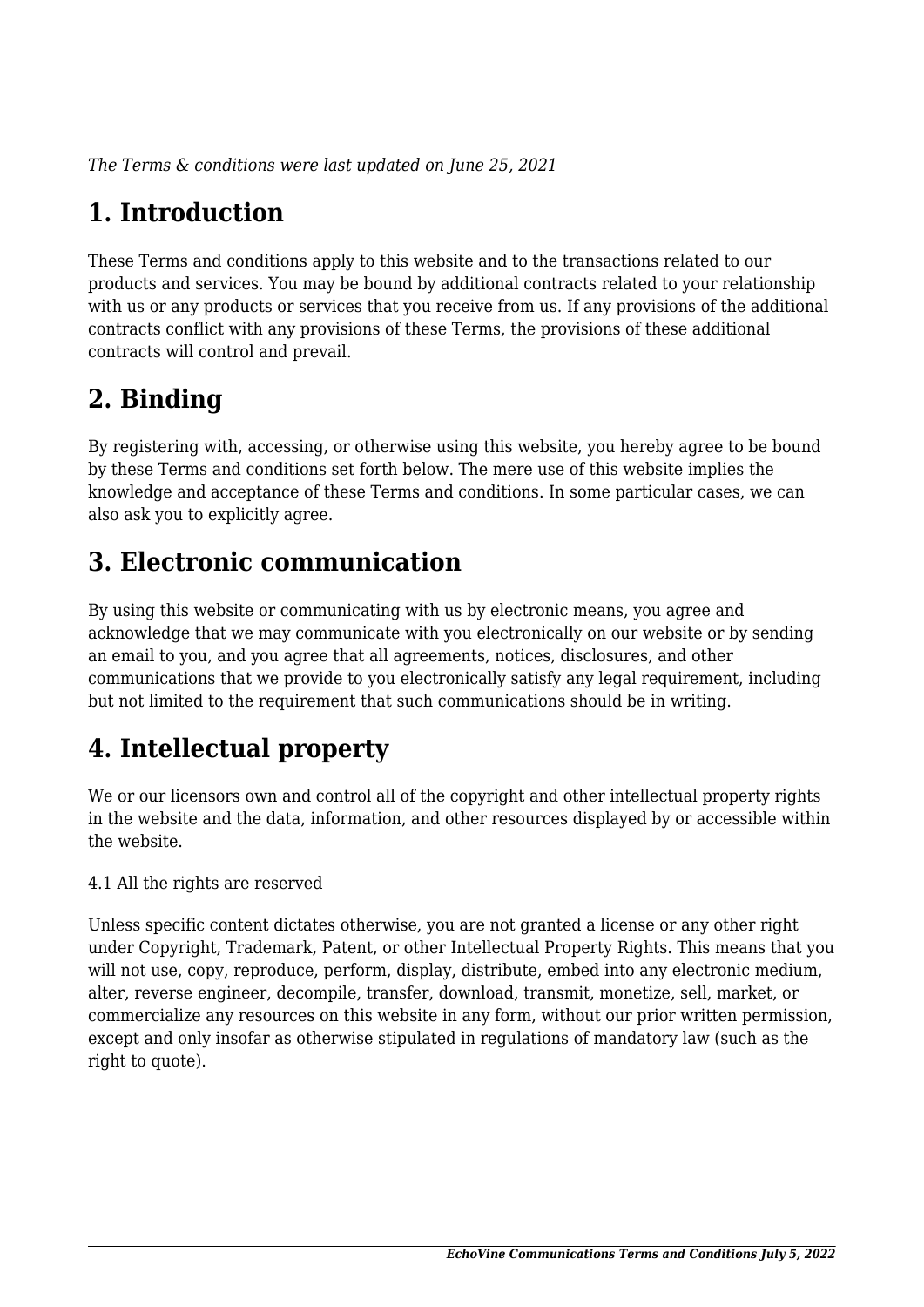# **5. Newsletter**

Notwithstanding the foregoing, you may forward our newsletter in the electronic form to others who may be interested in visiting our website.

# **6. Third-party property**

Our website may include hyperlinks or other references to other party's websites. We do not monitor or review the content of other party's websites which are linked to from this website. Products or services offered by other websites shall be subject to the applicable Terms and Conditions of those third parties. Opinions expressed or material appearing on those websites are not necessarily shared or endorsed by us.

We will not be responsible for any privacy practices or content of these sites. You bear all risks associated with the use of these websites and any related third-party services. We will not accept any responsibility for any loss or damage in whatever manner, however caused, resulting from your disclosure to third parties of personal information.

### **7. Responsible use**

By visiting our website, you agree to use it only for the purposes intended and as permitted by these Terms, any additional contracts with us, and applicable laws, regulations, and generally accepted online practices and industry guidelines. You must not use our website or services to use, publish or distribute any material which consists of (or is linked to) malicious computer software; use data collected from our website for any direct marketing activity, or conduct any systematic or automated data collection activities on or in relation to our website.

Engaging in any activity that causes, or may cause, damage to the website or that interferes with the performance, availability, or accessibility of the website is strictly prohibited.

# **8. Idea submission**

Do not submit any ideas, inventions, works of authorship, or other information that can be considered your own intellectual property that you would like to present to us unless we have first signed an agreement regarding the intellectual property or a non-disclosure agreement. If you disclose it to us absent such written agreement, you grant to us a worldwide, irrevocable, non-exclusive, royalty-free license to use, reproduce, store, adapt, publish, translate and distribute your content in any existing or future media.

# **9. Termination of use**

We may, in our sole discretion, at any time modify or discontinue access to, temporarily or permanently, the website or any Service thereon. You agree that we will not be liable to you or any third party for any such modification, suspension or discontinuance of your access to, or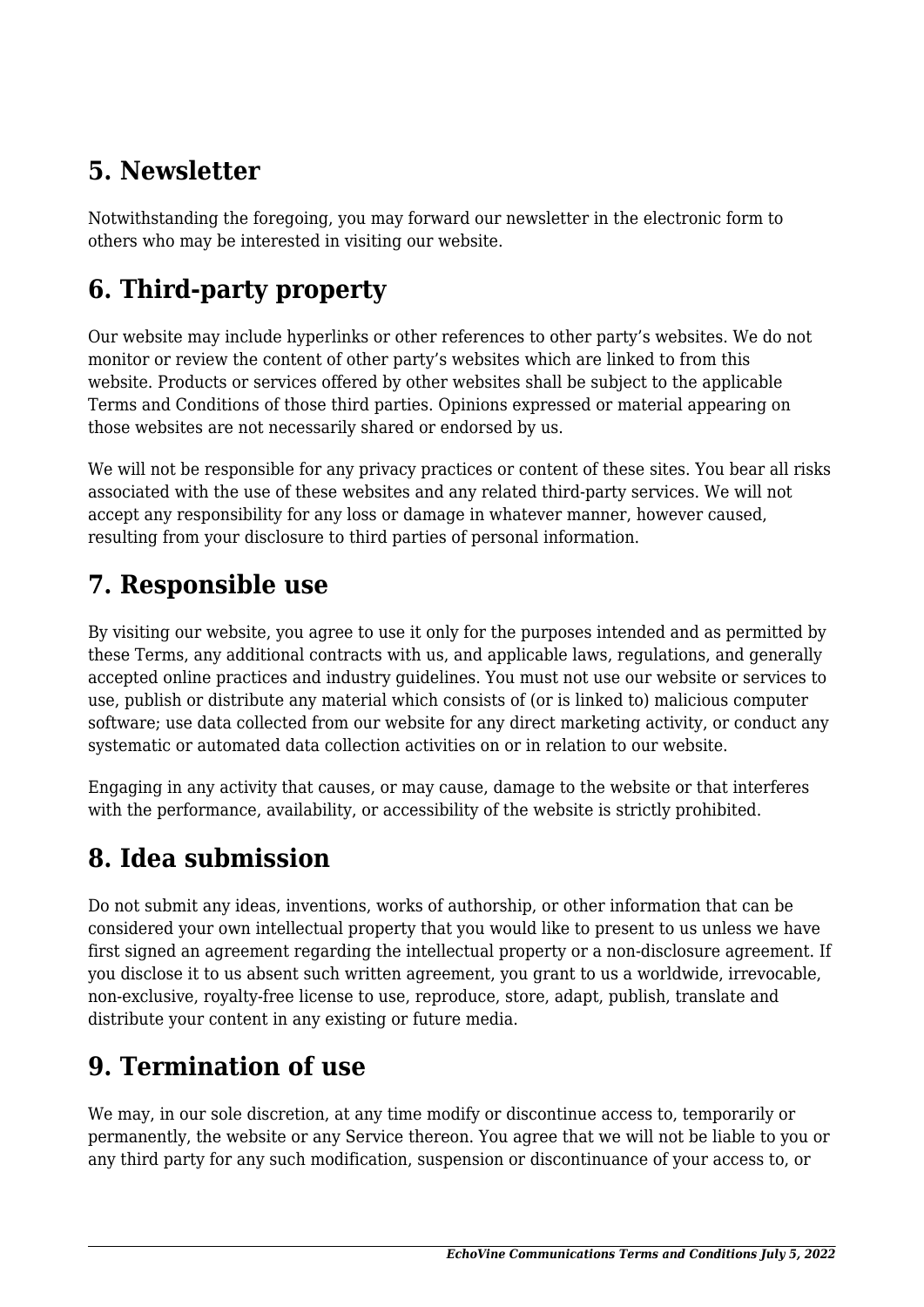use of, the website or any content that you may have shared on the website. You will not be entitled to any compensation or other payment, even if certain features, settings, and/or any Content you have contributed or have come to rely on, are permanently lost. You must not circumvent or bypass, or attempt to circumvent or bypass, any access restriction measures on our website.

### **10. Warranties and liability**

Nothing in this section will limit or exclude any warranty implied by law that it would be unlawful to limit or to exclude. This website and all content on the website are provided on an "as is" and "as available" basis and may include inaccuracies or typographical errors. We expressly disclaim all warranties of any kind, whether express or implied, as to the availability, accuracy, or completeness of the Content. We make no warranty that:

- this website or our content will meet your requirements;
- this website will be available on an uninterrupted, timely, secure, or error-free basis.

Nothing on this website constitutes or is meant to constitute, legal, financial or medical advice of any kind. If you require advice you should consult an appropriate professional.

The following provisions of this section will apply to the maximum extent permitted by applicable law and will not limit or exclude our liability in respect of any matter which it would be unlawful or illegal for us to limit or to exclude our liability. In no event will we be liable for any direct or indirect damages (including any damages for loss of profits or revenue, loss or corruption of data, software or database, or loss of or harm to property or data) incurred by you or any third party, arising from your access to, or use of, our website.

Except to the extent any additional contract expressly states otherwise, our maximum liability to you for all damages arising out of or related to the website or any products and services marketed or sold through the website, regardless of the form of legal action that imposes liability (whether in contract, equity, negligence, intended conduct, tort or otherwise) will be limited to the total price that you paid to us to purchase such products or services or use the website. Such limit will apply in the aggregate to all of your claims, actions and causes of action of every kind and nature.

### **11. Privacy**

To access our website and/or services, you may be required to provide certain information about yourself as part of the registration process. You agree that any information you provide will always be accurate, correct, and up to date.

We have developed a policy to address any privacy concerns you may have. For more information, please see our **Privacy Statement** and our **[Cookie Policy](https://echovine.co.za/cookie-policy/)**.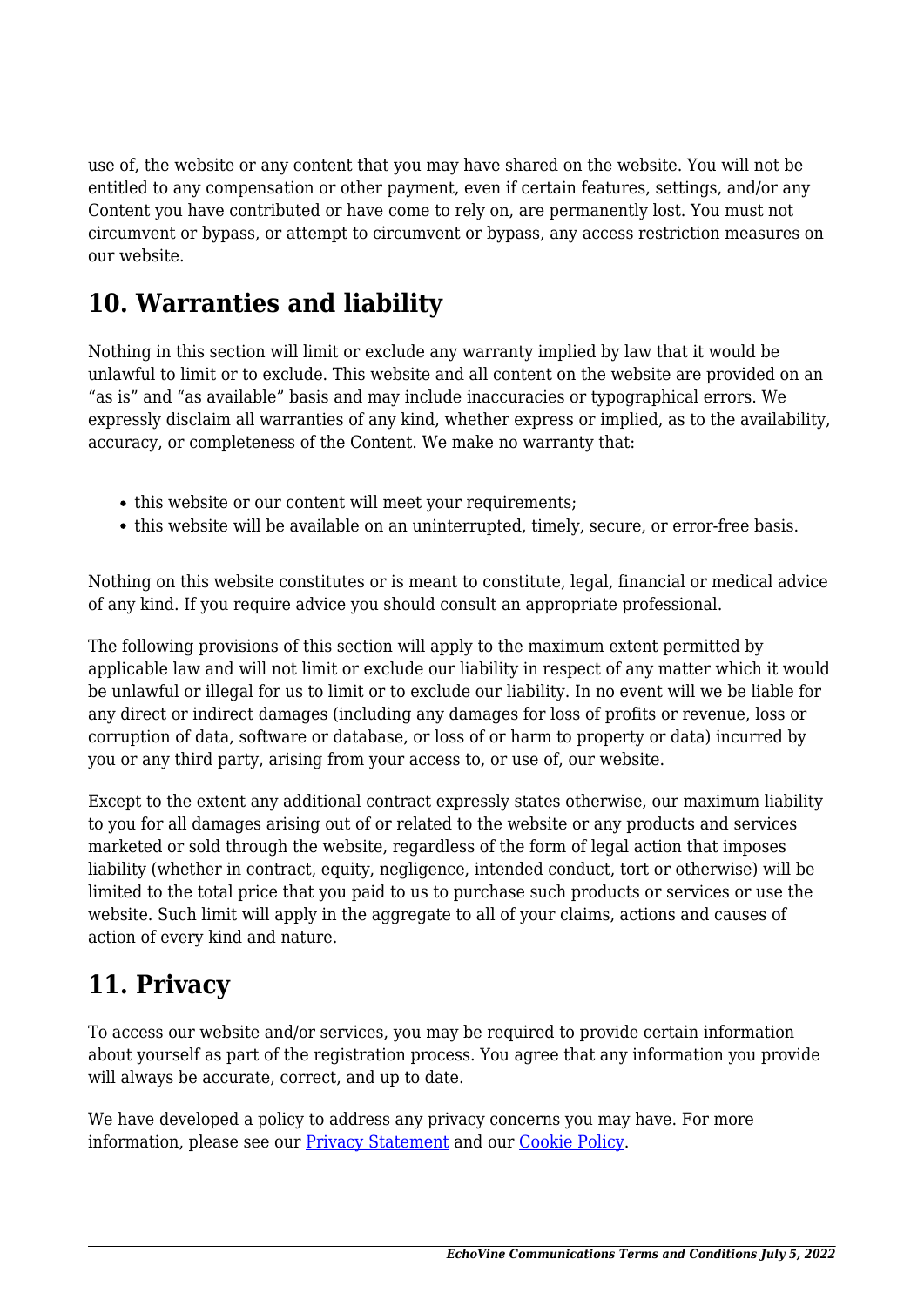# **12. Export restrictions / Legal compliance**

Access to the website from territories or countries where the Content or purchase of the products or Services sold on the website is illegal is prohibited. You may not use this website in violation of export laws and regulations of South Africa.

#### **13. Assignment**

You may not assign, transfer or sub-contract any of your rights and/or obligations under these Terms and conditions, in whole or in part, to any third party without our prior written consent. Any purported assignment in violation of this Section will be null and void.

### **14. Breaches of these Terms and conditions**

Without prejudice to our other rights under these Terms and Conditions, if you breach these Terms and Conditions in any way, we may take such action as we deem appropriate to deal with the breach, including temporarily or permanently suspending your access to the website, contacting your internet service provider to request that they block your access to the website, and/or commence legal action against you.

### **15. Force majeure**

Except for obligations to pay money hereunder, no delay, failure or omission by either party to carry out or observe any of its obligations hereunder will be deemed to be a breach of these Terms and conditions if and for as long as such delay, failure or omission arises from any cause beyond the reasonable control of that party.

# **16. Indemnification**

You agree to indemnify, defend and hold us harmless, from and against any and all claims, liabilities, damages, losses and expenses, relating to your violation of these Terms and conditions, and applicable laws, including intellectual property rights and privacy rights. You will promptly reimburse us for our damages, losses, costs and expenses relating to or arising out of such claims.

# **17. Waiver**

Failure to enforce any of the provisions set out in these Terms and Conditions and any Agreement, or failure to exercise any option to terminate, shall not be construed as waiver of such provisions and shall not affect the validity of these Terms and Conditions or of any Agreement or any part thereof, or the right thereafter to enforce each and every provision.